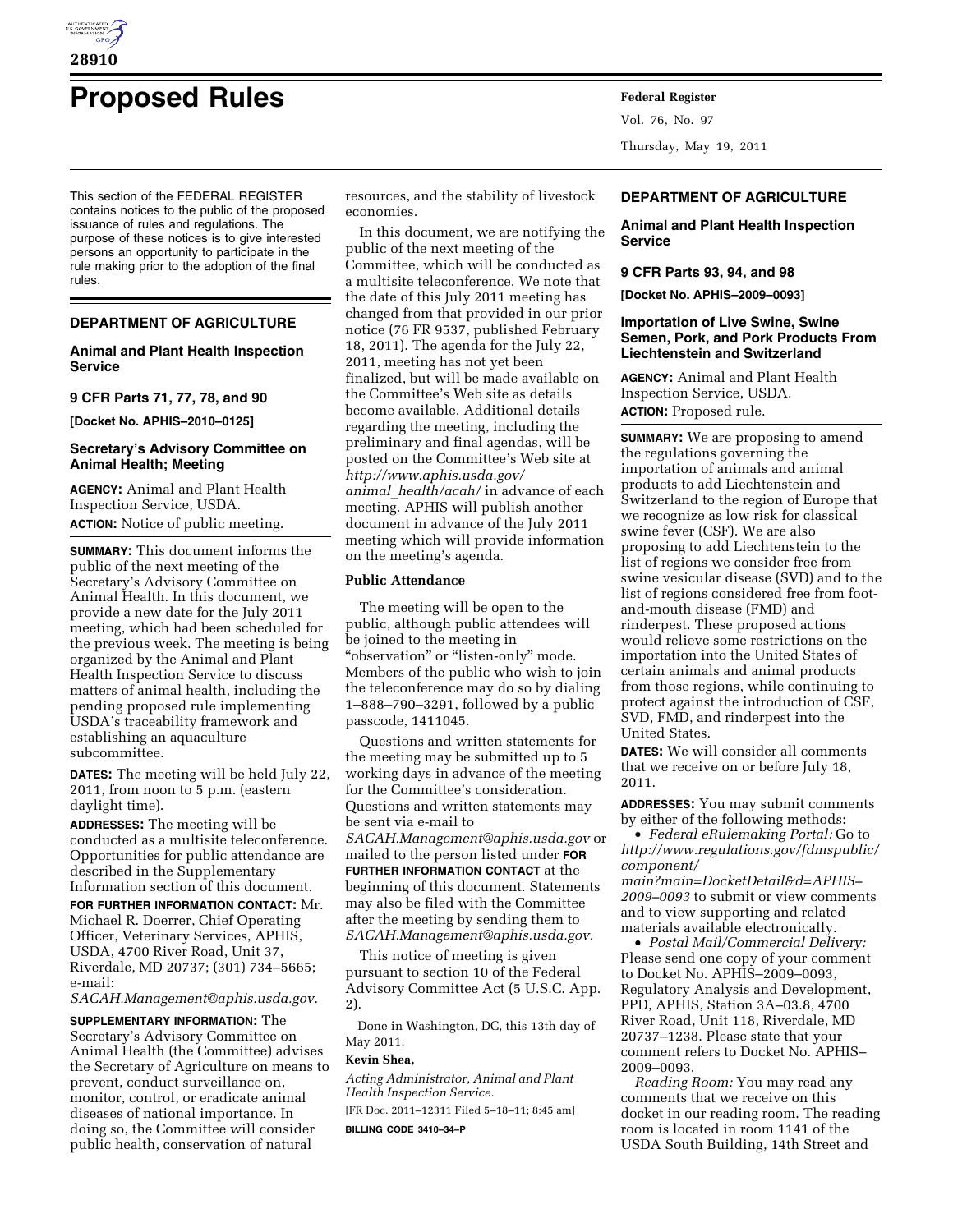Independence Avenue, SW., Washington, DC. Normal reading room hours are 8 a.m. to 4:30 p.m., Monday through Friday, except holidays. To be sure someone is there to help you, please call (202) 690–2817 before coming.

*Other Information:* Additional information about APHIS and its programs is available on the Internet at *[http://www.aphis.usda.gov.](http://www.aphis.usda.gov)* 

## **FOR FURTHER INFORMATION CONTACT:** Dr.

Kelly Rhodes, Regionalization Evaluation Services, Import, Sanitary Trade Issues Team, National Center for Import and Export, VS, APHIS, 4700 River Road, Unit 38, Riverdale, MD 20737; (301) 734–4356.

# **SUPPLEMENTARY INFORMATION:**

## **Background**

The Animal and Plant Health Inspection Service (APHIS) of the United States Department of Agriculture (USDA) regulates the importation of animals and animal products into the United States to guard against the introduction of animal diseases not currently present or prevalent in this country. The regulations in 9 CFR parts 93, 94, and 98 (referred to below as the regulations) prohibit or restrict the importation of specified animals and animal products to prevent the introduction into the United States of various animal diseases, including classical swine fever (CSF), swine vesicular disease (SVD), foot-and-mouth disease (FMD), and rinderpest. These are dangerous and destructive communicable diseases of ruminants and swine.

Sections 94.9 and 94.10 of the regulations list regions of the world that are declared free of or low-risk for CSF. Switzerland and Liechtenstein are not currently listed in these sections. However, the surrounding APHISdefined European Union (EU) CSF region, which is composed of the 19 Member States of the EU that we currently recognize as a single region with regard to CSF, is listed as low-risk for CSF. Sections 94.24 and 98.38 specify restrictions necessary to mitigate the risk of introducing CSF into the United States via the importation of pork, pork products, live swine, and swine semen from that region.

Section 94.12 of the regulations lists regions that are declared free of SVD. Section 94.13 of the regulations lists regions that have been determined to be free of SVD, but that are subject to certain restrictions because of their proximity to or trading relationships with SVD-affected regions. Switzerland is currently listed in these sections, but Liechtenstein is not.

Section 94.1 of the regulations lists regions of the world that are declared free of rinderpest or free of both rinderpest and FMD. Section 94.11 of the regulations lists regions that have been determined to be free of rinderpest and FMD, but that are subject to certain restrictions because of their proximity to or trading relationships with rinderpestor FMD-affected regions. Switzerland is currently listed in these sections, but Liechtenstein is not.

Switzerland and Liechtenstein entered into a customs union treaty that took effect in 1924. Under the treaty, Switzerland formulates trade policy measures affecting imports and the agricultural policy of the customs union. In January 2009, Switzerland, Liechtenstein, and the European Commission (EC) fully implemented an agreement to eliminate barriers to trade in agricultural products, including live animals and animal products. As a result, trade between these entities now occurs under the same conditions as trade between EU Member States.

## **Risk Evaluation**

In 2006, the Government of Switzerland requested that APHIS evaluate the animal health status of Switzerland and Liechtenstein with respect to CSF and provided information in support of this request in accordance with 9 CFR part 92, ''Importation of Animals and Animal Products; Procedures for Requesting Recognition of Regions.'' Under § 92.2, each request for approval to export animals or animal products to the United States from a foreign country must include information concerning the authority, organization, and infrastructure of the veterinary services in the region; the status of the region and adjacent regions with regard to the disease(s) under evaluation; the degree to which the region is separated from regions of higher risk; and livestock demographics and marketing practices. The foreign region must also provide information regarding vaccination against the disease(s) of interest (if practiced); the extent of an active disease control program; movement controls and biosecurity for movement from higher risk regions; disease surveillance; diagnostic laboratory capabilities; and emergency response capacity.

In response to Switzerland's request, APHIS evaluated the risk of introducing CSF virus into the United States via the importation of swine and swine products from Switzerland and Liechtenstein. This evaluation was completed in August of 2009 and may be viewed on the Regulations.gov Web

site or in our reading room. (Instructions for accessing Regulations.gov and information on the location and hours of the reading room are provided under the heading **ADDRESSES** at the beginning of this proposed rule.) The evaluation, as well as the information evaluated, may also be viewed at *[http://](http://www.aphis.usda.gov/import_export/animals/reg_request.shtml)  [www.aphis.usda.gov/import](http://www.aphis.usda.gov/import_export/animals/reg_request.shtml)*\_*export/ animals/reg*\_*[request.shtml](http://www.aphis.usda.gov/import_export/animals/reg_request.shtml)* by following the link for ''Information previously submitted by Regions requesting export approval and their supporting documentation.''

Our evaluation found no evidence that CSF currently exists in Switzerland or Liechtenstein and demonstrated no immediate and significant risks associated with this disease. Nonetheless, there is a potential for introduction of CSF virus into Switzerland and/or Liechtenstein. This is primarily because Switzerland and Liechtenstein import substantial quantities of pork and pork products from Germany and France, without prohibiting sourcing from restricted areas established due to CSF. In addition, most road and rail traffic from EU Member States into Switzerland is not subject to customs inspection. It is therefore easy for travelers to enter with commodities for personal consumption that are derived from domestic swine or wild boar, from both restricted and nonrestricted areas of EU Member States.

Switzerland and Liechtenstein have adopted EC regulations and controls regarding animal health and abolished border veterinary controls, thereby facilitating free trade in live animals and animal products. These two countries are situated in the middle of a region that APHIS recognizes as low risk for CSF, currently referred to in the regulations as the APHIS-defined EU CSF region. APHIS considers the EU Member States comprising this region to have the same low level of risk due to harmonized EC legislation and free trade on the internal common market, factors that now apply to Switzerland and Liechtenstein as well.

The APHIS-defined EU CSF region is subject to the import conditions specified in § 94.24 for breeding swine, pork, and pork products, and § 98.38 for swine semen. Section 94.24 prohibits sourcing of live swine, pork, and pork products for export to the United States from areas of the EU that are restricted due to CSF in wild boar or domestic swine. The regulations also prohibit commingling of live swine, pork, and pork products for export with such commodities from restricted areas. Section 98.38 prohibits sourcing of swine semen for export to the United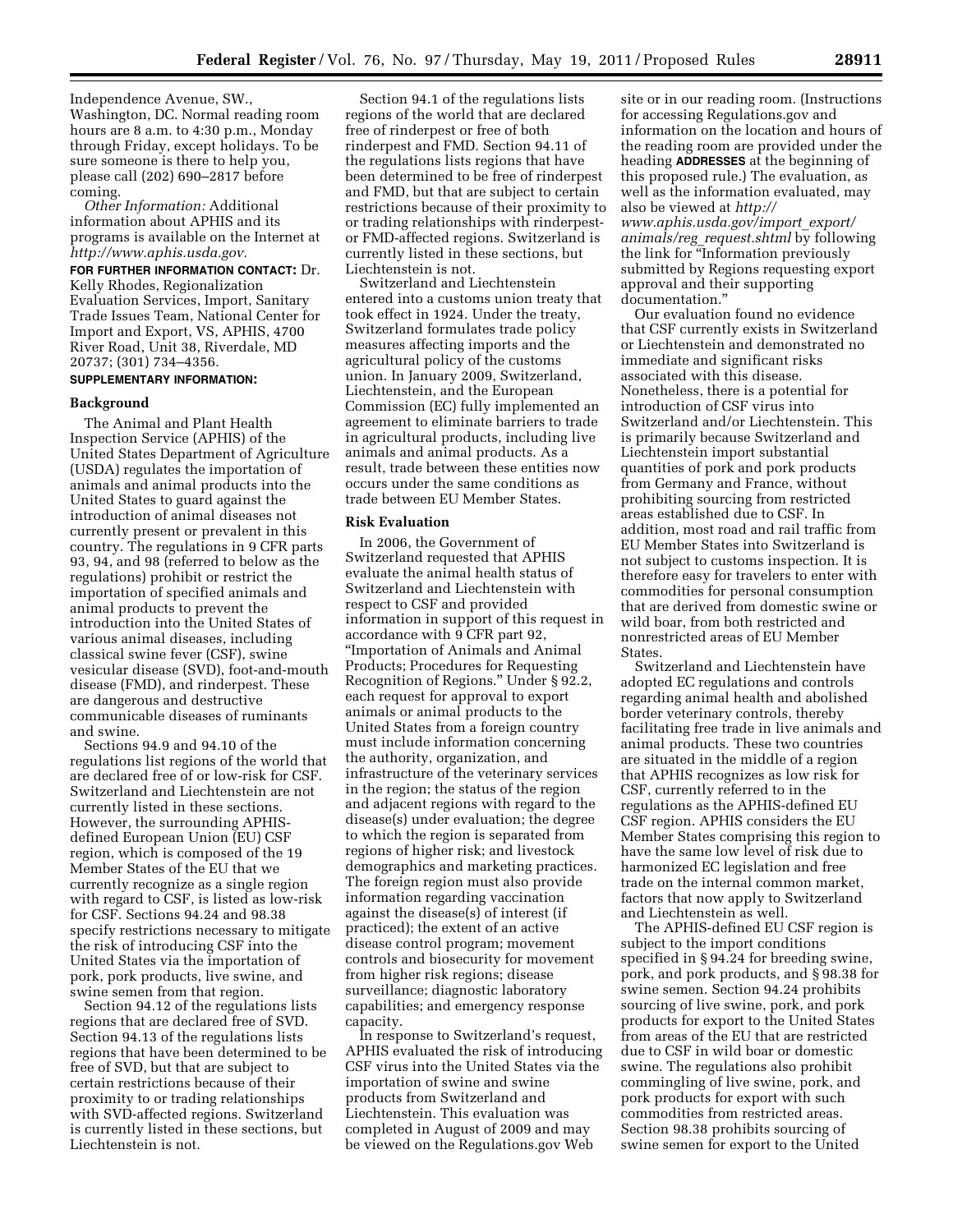States from areas of the EU that are restricted due to CSF in wild boar or domestic swine, as well as commingling of donor boars with live swine from restricted regions.

The prohibition on sourcing from areas of the APHIS-defined EU CSF region that are restricted due to CSF in domestic swine extends until at least 6 months after cleaning and disinfection of the last affected premises. This addresses the possibility of reoccurrence of CSF in domestic swine if restrictions are removed after 30 days, as allowed by EC regulations. The regulations also address the risk associated with potential commingling of pork and pork products for export to the United States with such commodities sourced from restricted areas within the APHISdefined EU CSF region.

In the risk evaluation, APHIS concludes that the risk profile for the common veterinary area formed by Switzerland and Liechtenstein is similar to that of the APHIS-defined EU CSF region. Applying the provisions of §§ 94.24 and 98.38 to Switzerland and Liechtenstein would address the risk issues discussed above and result in a level of risk that is equivalent to, or less than, that portion of the EU authorized to export breeding swine, swine semen, and pork and pork products to the United States.

#### **Summary of Proposed Changes**

Based on the finding of the risk evaluation, we are proposing to add Switzerland and Liechtenstein to the region of Europe (currently referred to in the regulations as the APHIS-defined EU CSF region) that we currently recognize as a low-risk region for CSF and from which breeding swine, swine semen, and pork and pork products may be imported into the United States under certain conditions. In order to add Switzerland and Liechtenstein to this region and provide flexibility in the event that other non-EU countries in Europe may be added to this region in the future, we would amend the regulations to refer to this region as the ''APHIS-defined European CSF region.'' These proposed actions would relieve some restrictions on the importation into the United States of certain animals and animal products from Switzerland and Liechtenstein, while continuing to protect against the introduction of CSF into the United States.

In a related matter, certain conditions in the regulations for importation of breeding swine, swine semen, and pork and pork products from the APHISdefined EU CSF region refer to the roles and responsibilities of the competent veterinary authority of EU Member

States within the region. However, since neither Switzerland nor Liechtenstein are Member States of the EU, we are proposing to remove such references from the regulations and instead simply refer to the competent veterinary authority.

Finally, as noted above, the regulations currently list Switzerland, but not Liechtenstein, as free of SVD, FMD, and rinderpest, subject to the restrictions described in §§ 94.11 and 94.13 of the regulations. FMD was last detected in Liechtenstein in 1964. Neither SVD nor rinderpest has ever been reported in Liechtenstein. Switzerland and Liechtenstein formed a common veterinary area with an integrated veterinary system in 1924 and have effectively been a single region with regard to veterinary controls on animal health since that time. For these reasons, we are also proposing to add Liechtenstein to the list of regions recognized as free of SVD, and to the list of SVD-free regions whose exports of pork and pork products to the United States are subject to certain restrictions to prevent the introduction of SVD into this country. In addition, we are proposing to add Liechtenstein to the list of regions recognized as free of FMD and rinderpest and also to the list of FMD- and rinderpest-free regions whose exports of ruminant and swine meat and products to the United States are subject to certain restrictions to prevent the introduction of FMD and rinderpest into this country.

These proposed actions would ensure that Liechtenstein is afforded the same status as Switzerland with regard to these diseases, while continuing to protect against the introduction of CSF, SVD, FMD, and rinderpest into the United States.

## **Executive Order 12866 and Regulatory Flexibility Act**

This proposed rule is subject to Executive Order 12866. However, for this action, the Office of Management and Budget has waived its review under Executive Order 12866.

In accordance with the Regulatory Flexibility Act, we have analyzed the potential economic effects of this action on small entities.

Our analysis identifies U.S. swine producers as the small entities potentially affected by the provisions of the rule, but also notes that Switzerland and Liechtenstein have, historically, exported a minimal amount of swine or swine products. Copies of the full analysis are available by contacting the person listed under **FOR FURTHER INFORMATION CONTACT** or on the Regulations.gov Web site (see

**ADDRESSES** above for instructions for accessing Regulations.gov)

Under these circumstances, the Administrator of the Animal and Plant Health Service has determined that this action would not have a significant economic impact on a substantial number of small entities.

## **Executive Order 12988**

This proposed rule has been reviewed under Executive Order 12988, Civil Justice Reform. If this proposed rule is adopted: (1) All State and local laws and regulations that are inconsistent with this rule will be preempted; (2) no retroactive effect will be given to this rule; and (3) administrative proceedings will not be required before parties may file suit in court challenging this rule.

#### **Paperwork Reduction Act**

This proposed rule contains no information collection or recordkeeping requirements under the Paperwork Reduction Act of 1995 (44 U.S.C. 3501 *et seq.*).

## **List of Subjects**

#### *9 CFR Part 93*

Animal diseases, Imports, Livestock, Poultry and poultry products, Quarantine, Reporting and recordkeeping requirements.

# *9 CFR Part 94*

Animal diseases, Imports, Livestock, Meat and meat products, Milk, Poultry and poultry products, Reporting and recordkeeping requirements.

#### *9 CFR Part 98*

Animal diseases, Imports. Accordingly, we propose to amend 9 CFR parts 93, 94, and 98 as follows:

# **PART 93—IMPORTATION OF CERTAIN ANIMALS, BIRDS, FISH, AND POULTRY, AND CERTAIN ANIMAL, BIRD, AND POULTRY PRODUCTS; REQUIREMENTS FOR MEANS OF CONVEYANCE AND SHIPPING CONTAINERS**

1. The authority citation for part 93 continues to read as follows:

**Authority:** 7 U.S.C. 1622 and 8301–8317; 21 U.S.C. 136 and 136a; 31 U.S.C. 9701; 7 CFR 2.22, 2.80, and 371.4.

2. In § 93.500, the definition of *APHIS-defined EU CSF region* is removed and a definition of *APHISdefined European CSF region* is added, in alphabetical order, to read as follows:

#### **§ 93.500 Definitions.**

\* \* \* \* \* *APHIS-defined European CSF region.*  The regions of Austria, Belgium, the